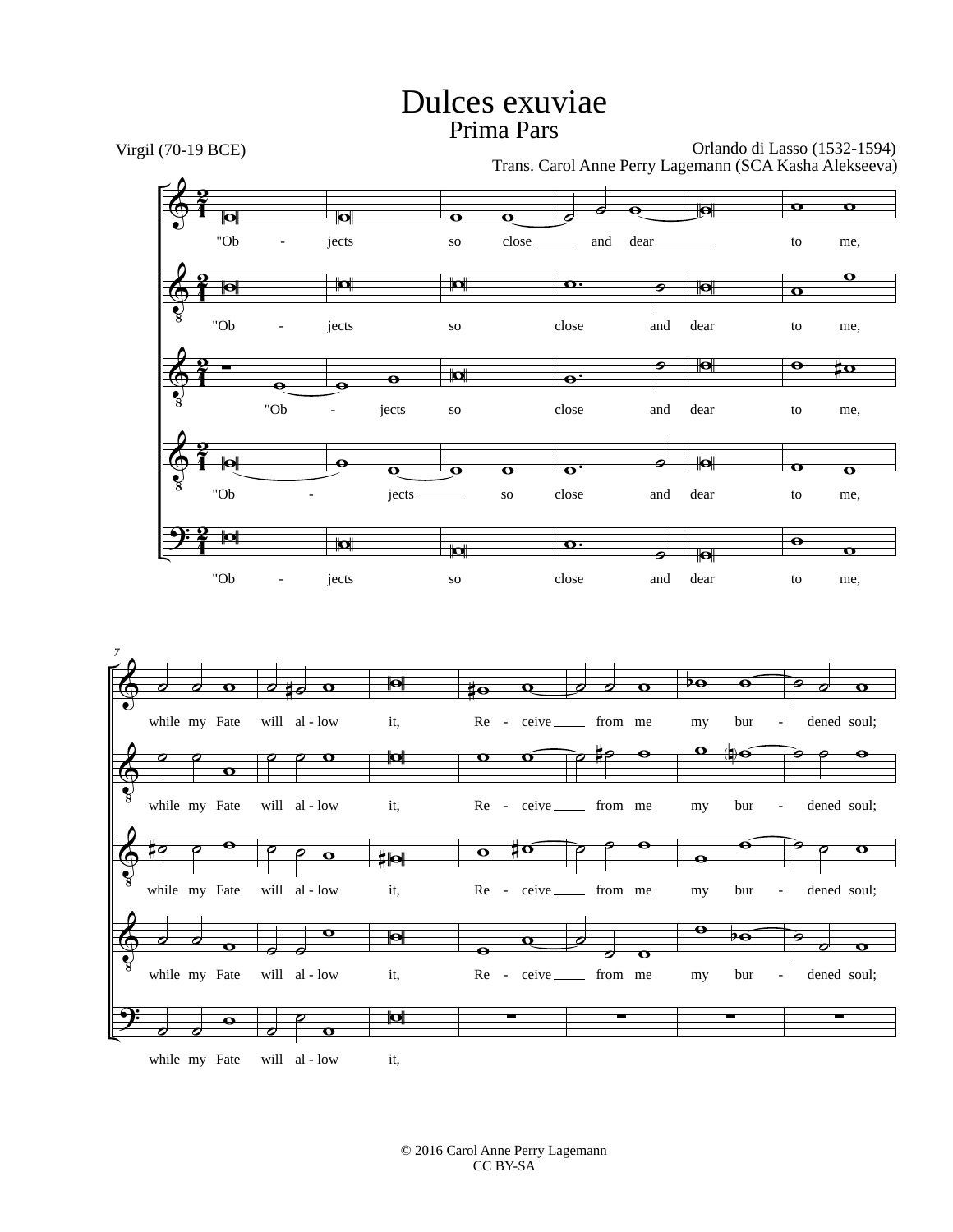

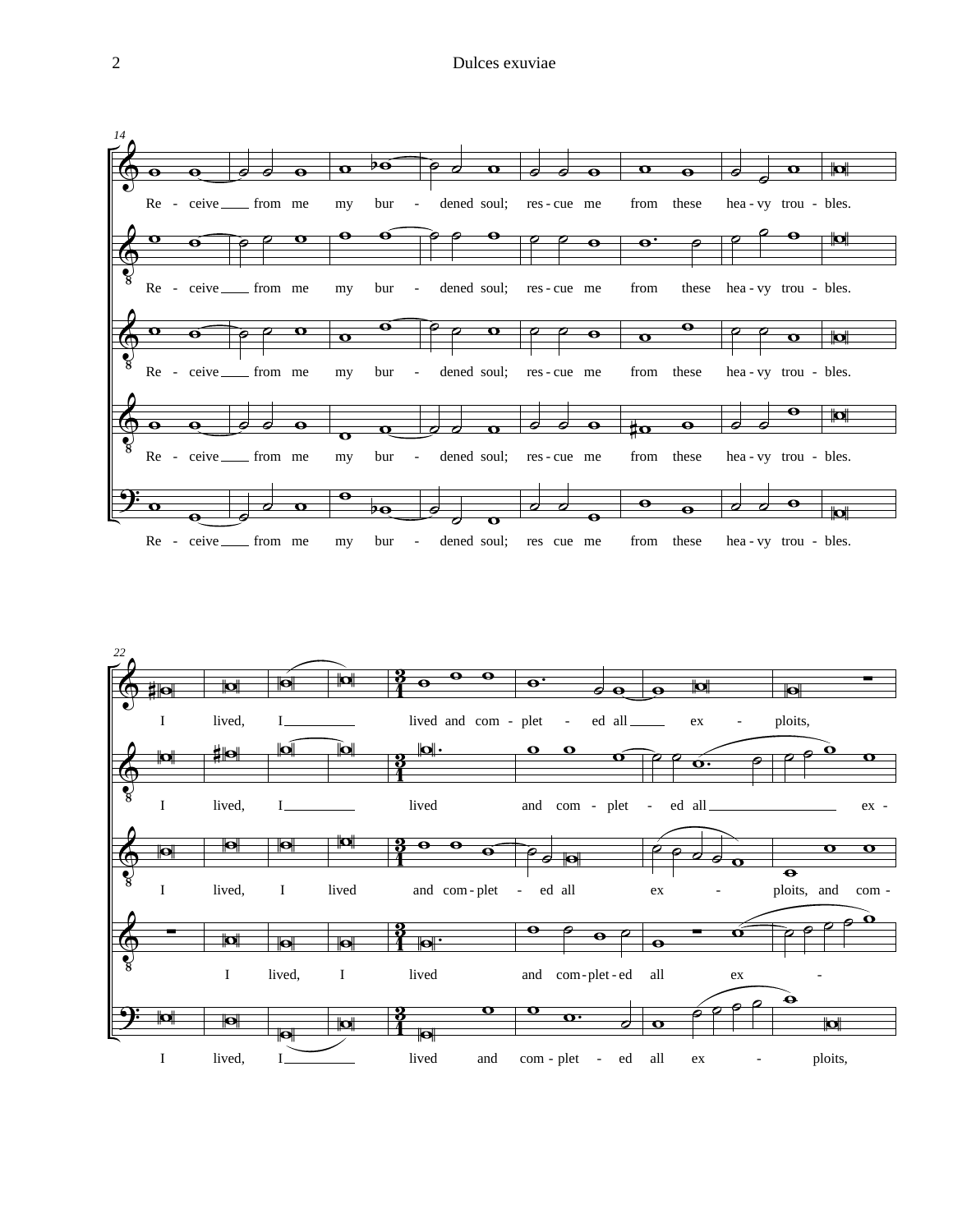

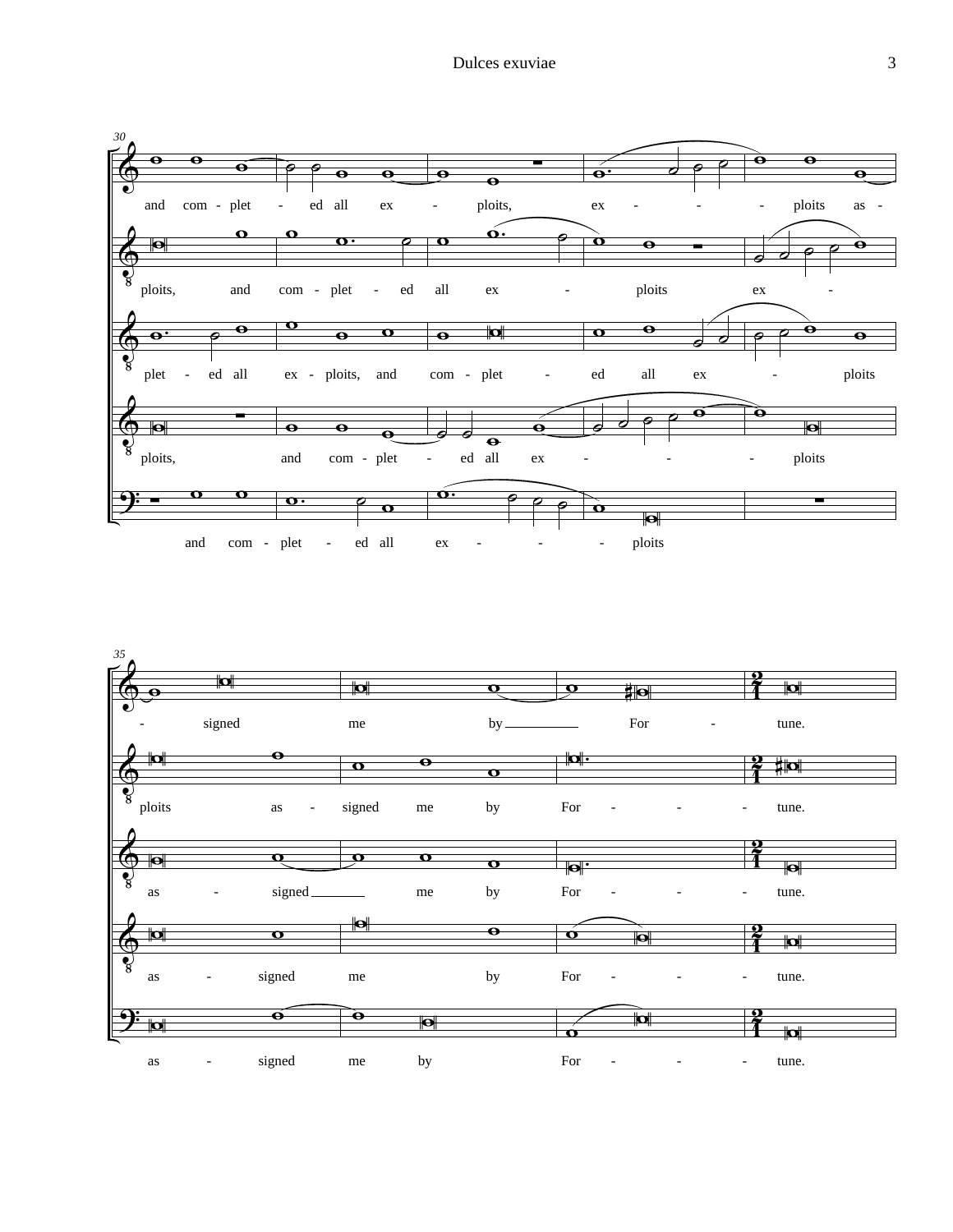

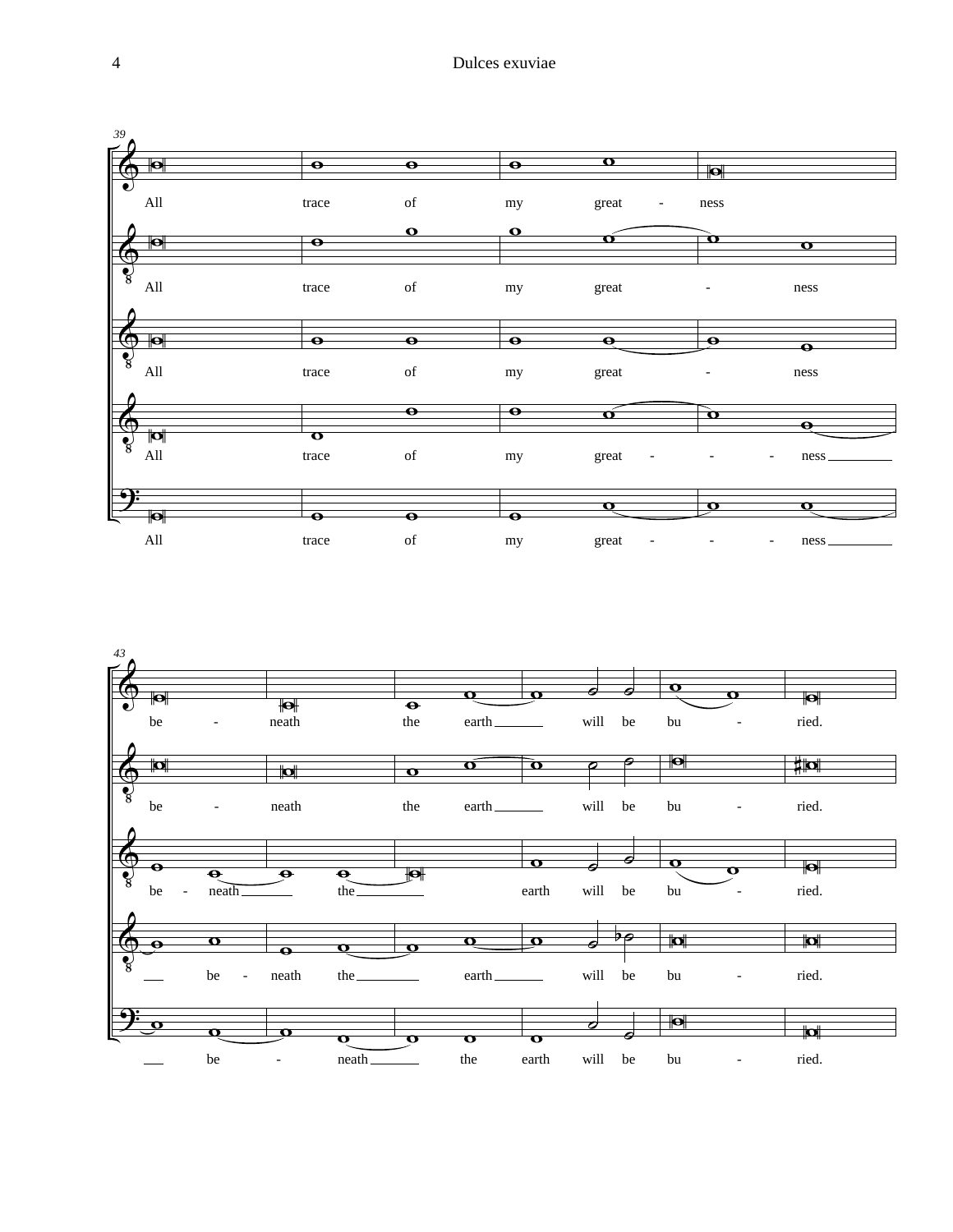

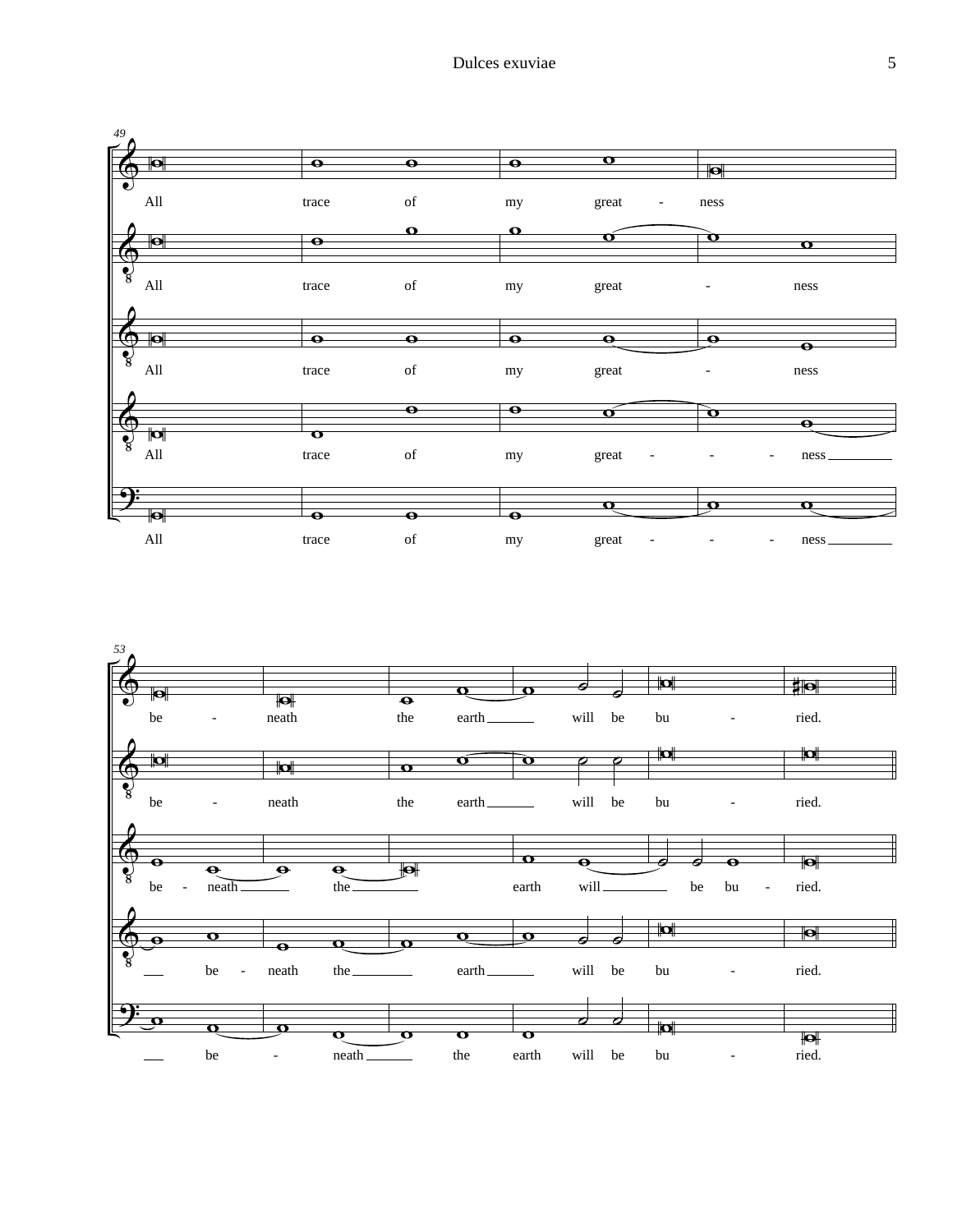## Secunda Pars

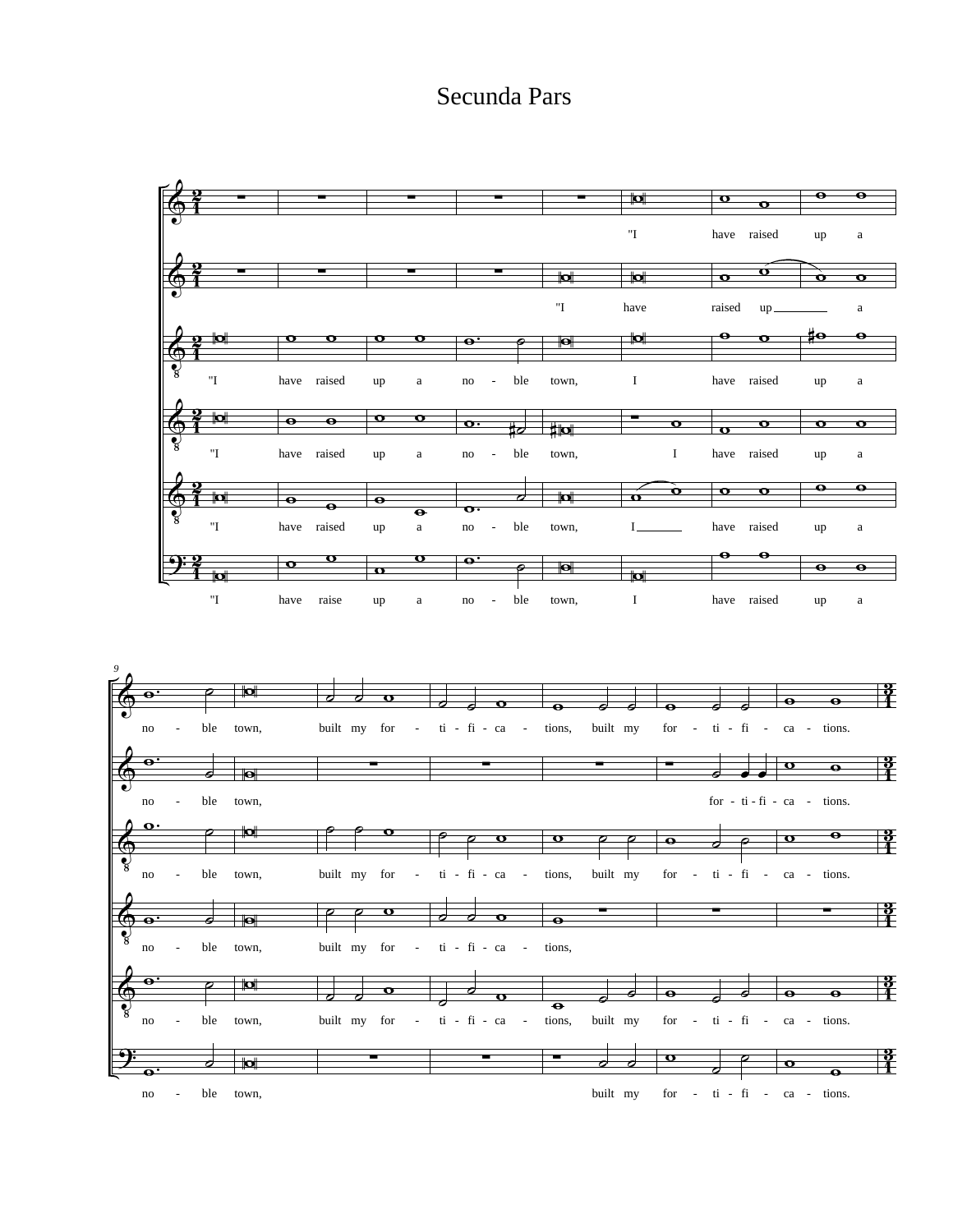

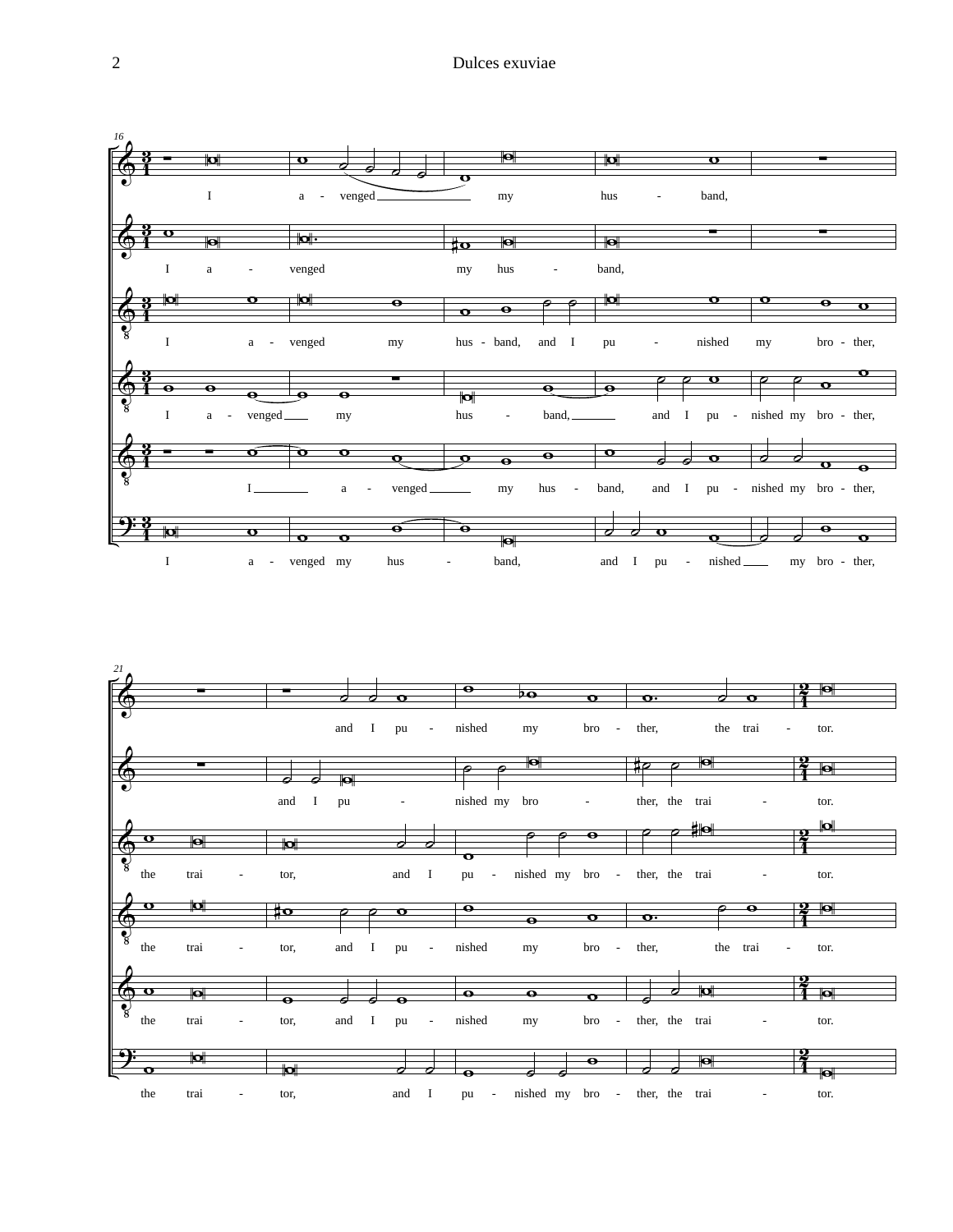

| 34                                             |                                 |                         |                                          |                            |     |                         |                         |                                 |                      |
|------------------------------------------------|---------------------------------|-------------------------|------------------------------------------|----------------------------|-----|-------------------------|-------------------------|---------------------------------|----------------------|
| ┳                                              | $ \mathbf{o} $                  | $\overline{\mathbf{p}}$ | $\overline{\mathbf{p}}$                  | $\overline{p\mathbf{o}}$ . | ø   | $\overline{\mathbf{p}}$ | Ю                       | $\mathbf{o}$                    | $\mathbf{o}$         |
| <b>FOR</b><br>║<br>Λ                           | Hap<br>$\overline{\phantom{a}}$ | py,                     | $\mathbf{a}$<br>$\overline{\phantom{a}}$ | las,                       | but | too                     | hap                     | py.<br>$\qquad \qquad -$        | If                   |
|                                                | $ \mathbf{Q} $                  |                         | $ \mathbf{Q} $                           |                            |     |                         | $\overline{\mathbf{p}}$ |                                 |                      |
| $\frac{1}{\sqrt{2}}$                           |                                 | Ю                       |                                          | $\overline{\mathbf{o}}$ .  | 7   | $\overline{\mathbf{p}}$ |                         | $\overline{\bullet}$            | $\overline{\bullet}$ |
|                                                | Hap<br>$\overline{\phantom{a}}$ | py,                     | $\rm{a}$<br>$\overline{\phantom{a}}$     | las,                       | but | too                     | hap                     | py.<br>$\overline{\phantom{a}}$ | $_{\rm If}$          |
| Λ                                              | $ \Omega $                      | <b>d</b>                | $\overline{\mathbf{P}}$                  | $\overline{\mathbf{e}}$    |     |                         | $ \mathbf{Q} $          | $\mathbf o$                     | $\mathbf o$          |
| $\blacksquare$                                 |                                 |                         |                                          |                            | 7   | $\overline{\mathbf{p}}$ |                         |                                 |                      |
| $\bigcirc$<br>too<br>Δ                         | hap<br>$\overline{\phantom{a}}$ | py,                     | $\rm{a}$<br>$\overline{a}$               | las,                       | but | too                     | hap                     | py.<br>٠                        | $_{\rm If}$          |
| $ \mathbf{o} $                                 | $\overline{\mathbf{p}}$         | 1ol                     | $\overline{\mathbf{p}}$                  |                            | ▬   | ▬                       | $\overline{\mathbf{p}}$ | $\mathbf{o}$                    |                      |
|                                                |                                 |                         |                                          |                            |     |                         |                         |                                 | $\bullet$            |
| <b>POP</b><br>$\parallel$<br>too               | hap<br>$\overline{\phantom{a}}$ | py,                     |                                          |                            |     |                         | hap                     | py.<br>٠                        | $_{\rm If}$          |
| $\overrightarrow{r}$                           |                                 |                         |                                          | $b\mathbf{o}$ .            |     |                         |                         |                                 | $\mathbf{o}$         |
| $\overline{\bullet}$                           | Ю                               | $\blacksquare$          | $ \mathbf{Q} $                           |                            | ↗   | $\overline{\mathbf{p}}$ | $\blacksquare$          | $\bullet$                       |                      |
| $\frac{\Theta}{\Omega}$<br>too<br>$\mathbb{I}$ | hap<br>$\overline{\phantom{a}}$ | py,                     | $\mathbf{a}$<br>$\overline{\phantom{a}}$ | las,                       | but | too                     | hap                     | py.<br>$\qquad \qquad -$        | $_{\rm If}$          |
| $\rightarrow$                                  |                                 |                         | т                                        |                            | ╾   | ╾                       |                         |                                 |                      |
| 同                                              | $\overline{\mathbf{p}}$         | $\overline{\mathbf{p}}$ |                                          |                            |     |                         | $\overline{\mathbf{p}}$ | $\mathbf o$                     | $\mathbf o$          |
| $\,\rm too$                                    | hap                             | py,                     |                                          |                            |     |                         | hap                     | py.                             | $_{\rm If}$          |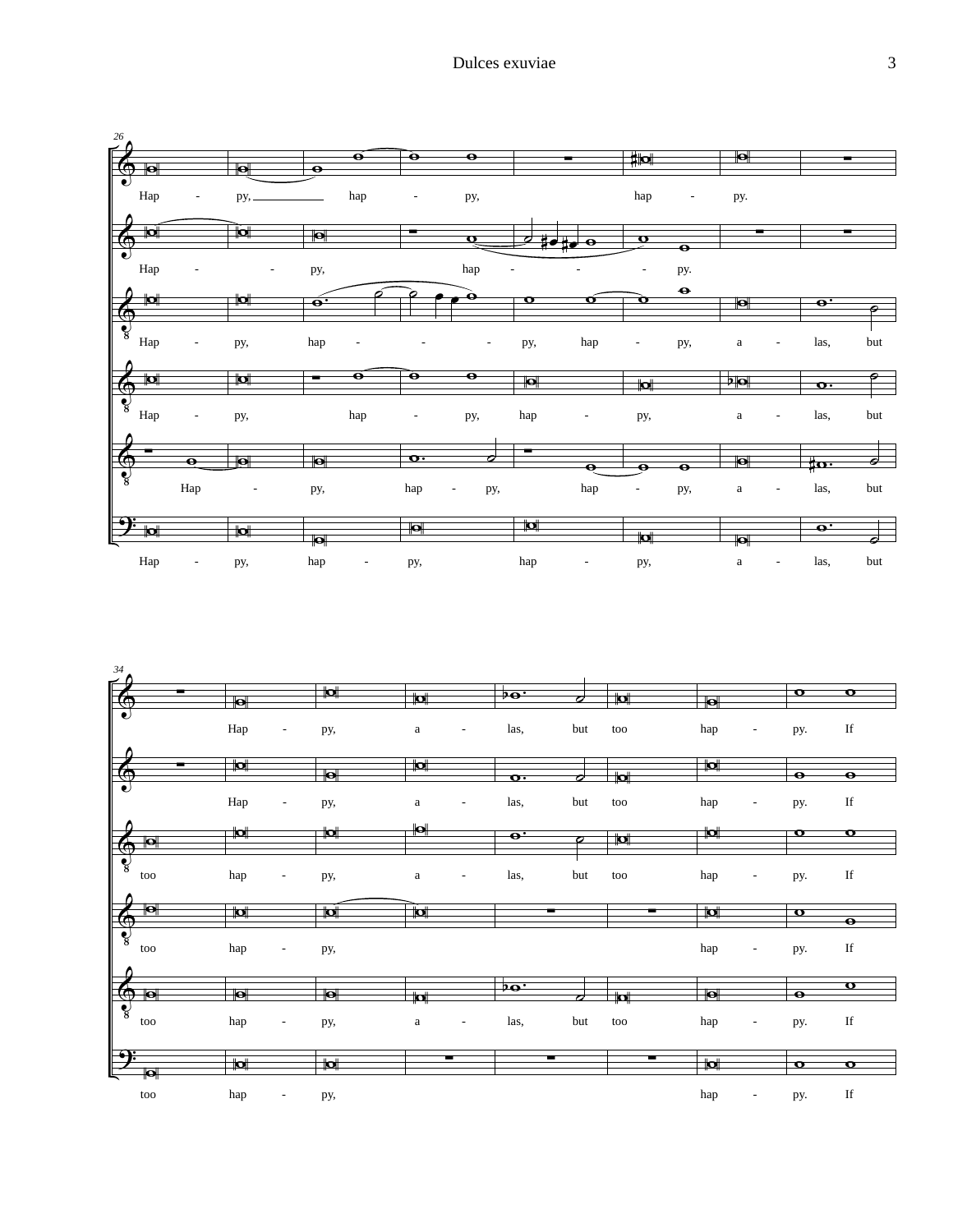

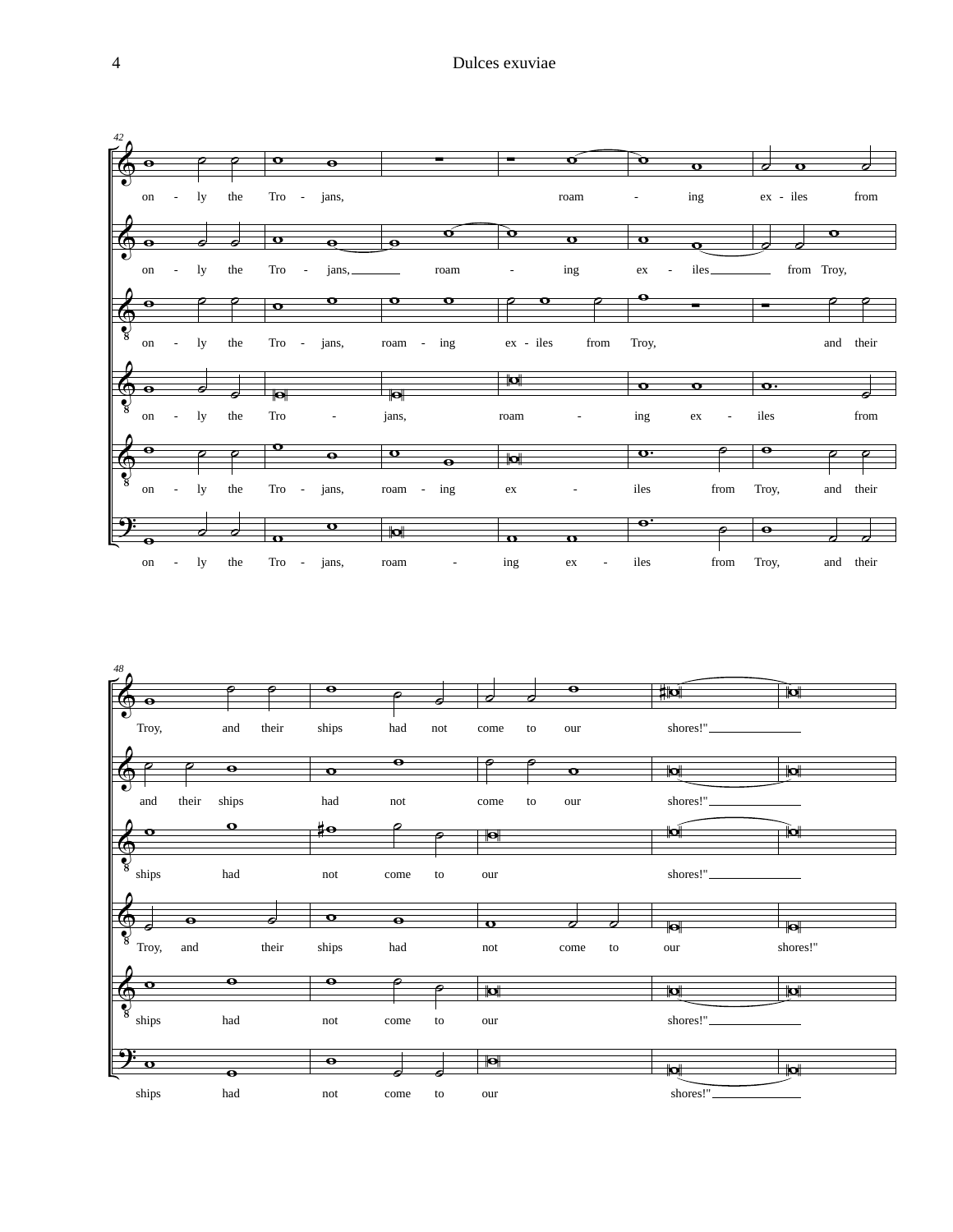

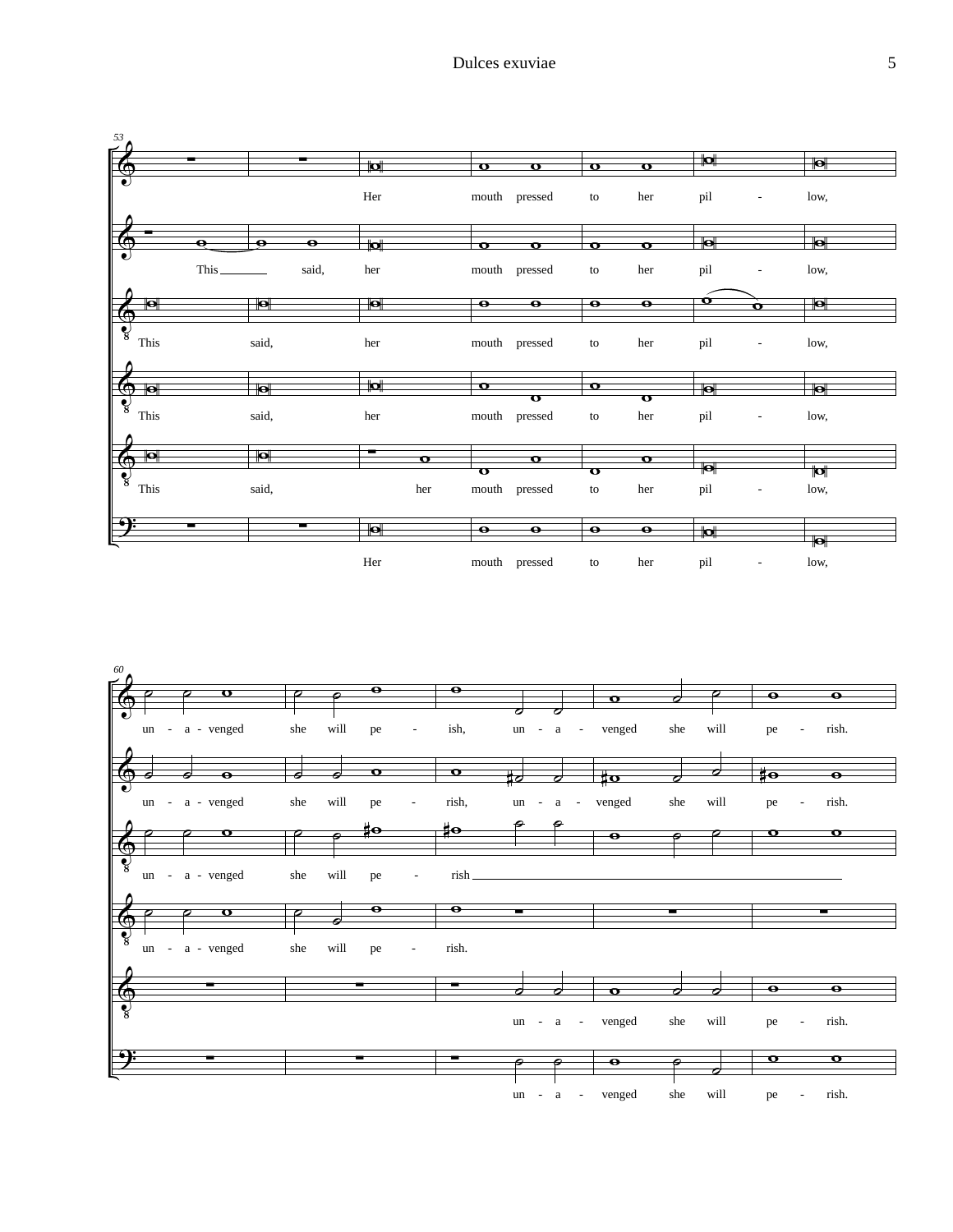

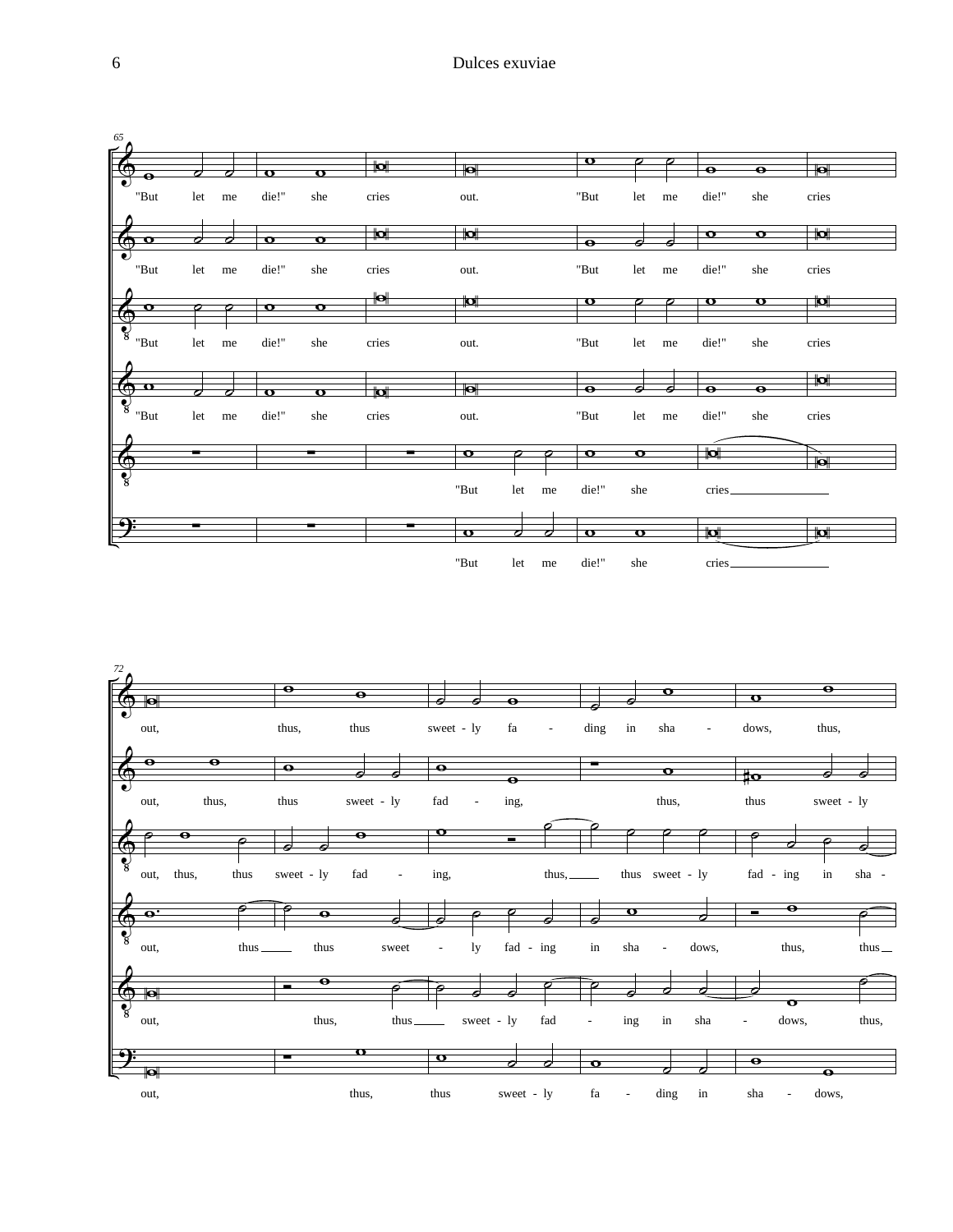